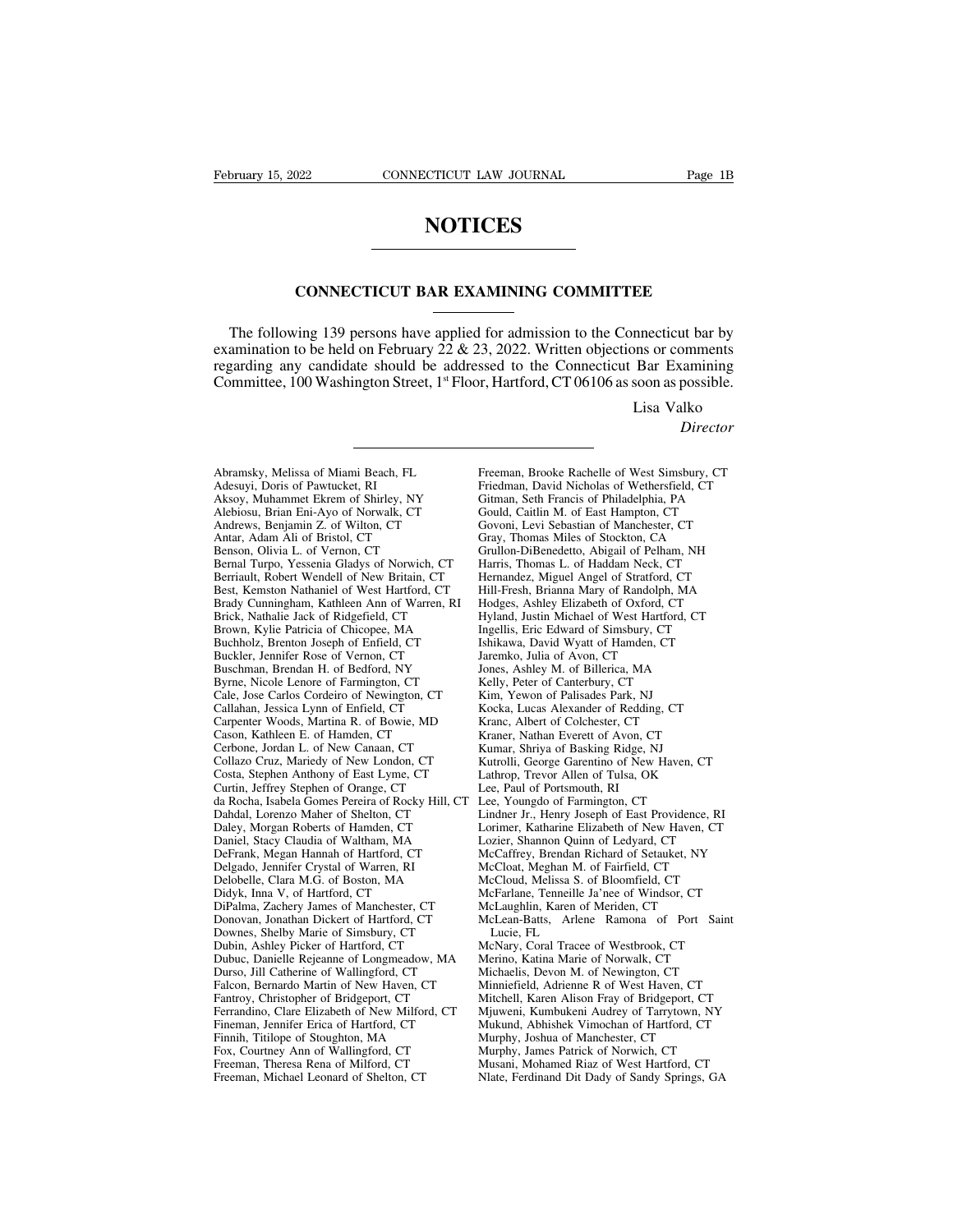Page 2B<br>
CONNECTICUT LAW<br>
O'Donnell, Christopher of Thorndike, MA<br>
O'Flynn, Timothy John of Milford, CT<br>
O'Mahony, Samuel Pike of New Canaan, CT<br>
Secol: Page 2B<br>
CONNECTICUT<br>
O'Donnell, Christopher of Thorndike, MA<br>
O'Flynn, Timothy John of Milford, CT<br>
O'Mahony, Samuel Pike of New Canaan, CT<br>
O'Neill, Kevin Francis of Bloomfield, CT Page 2B<br>
CONNECTICUT LAW<br>
O'Donnell, Christopher of Thorndike, MA<br>
O'Flynn, Timothy John of Milford, CT<br>
O'Mahony, Samuel Pike of New Canaan, CT<br>
O'Meill, Kevin Francis of Bloomfield, CT<br>
O'Neill, Kevin Francis of Bloomfie Trage 2D<br>
O'Donnell, Christopher of Thorndike, MA<br>
O'Flynn, Timothy John of Milford, CT<br>
O'Mahony, Samuel Pike of New Canaan, CT<br>
O'Meill, Kevin Francis of Bloomfield, CT<br>
O'Neill, Kevin Francis of Bloomfield, CT<br>
Ostreich O'Donnell, Christopher of Thorndike, MA<br>O'Flynn, Timothy John of Milford, CT<br>O'Mahony, Samuel Pike of New Canaan, CT<br>O'Neill, Kevin Francis of Bloomfield, CT<br>Ostreicher, Samantha of Hamden, CT<br>Pabon, Michael Andrew of Sout O'Donnell, Christopher of Thorndike, MA<br>
O'Flynn, Timothy John of Milford, CT<br>
O'Mahony, Samuel Pike of New Canaan, CT<br>
O'Neill, Kevin Francis of Bloomfield, CT<br>
O'Neill, Kevin Francis of Bloomfield, CT<br>
Pabon, Michael And O'Donnell, Christopher of Thorndike, MA<br>
O'Flynn, Timothy John of Milford, CT<br>
C'Mahony, Samuel Pike of New Canaan, CT<br>
C'Neill, Kevin Francis of Bloomfield, CT<br>
Secola, Ca<br>
O'Neill, Kevin Francis of Bloomfield, CT<br>
Semera Sommar, Christian Francisco, Entrinsic, Commar<br>
O'Flynn, Timothy John of Milford, CT<br>
C'Nahony, Samuel Pike of New Canaan, CT<br>
Secondary, Samantha of Hamden, CT<br>
O'Neill, Kevin Francis of Bloomfield, CT<br>
Patricular, CT<br>
Pa O'Mahony, Samuel Pike of New Canaan, CT<br>
O'Mahony, Samuel Pike of New Canaan, CT<br>
O'Neill, Kevin Francis of Bloomfield, CT<br>
Ostreicher, Samantha of Hamden, CT<br>
Pabon, Michael Andrew of Southwick, MA<br>
Pappalardo, Alexia Fra O'Meilll, Kevin Francis of Bloomfield, CT<br>O'Meilll, Kevin Francis of Bloomfield, CT<br>Ostreicher, Samantha of Hamden, CT<br>Pabon, Michael Andrew of Southwick, MA<br>Pappalardo, Alexia Francesca of New Britain, CT<br>Phanngavong, Sam O Fouri, Even Friends of Broomines, CF Continues, CF Continues, CF Cabon, Michael Andrew of Southwick, MA<br>Pappalardo, Alexia Francesca of New Britain, CT<br>Parafati, Christian Francis of Wolcott, CT<br>Piatruczuk, Thomas J. of Sacreton, Samaling of Southwick, MA<br>
Pabon, Michael Andrew of Southwick, MA<br>
Pappalardo, Alexia Francesca of New Britain, CT<br>
Parafati, Christian Francis of Wolcott, CT<br>
Phanngavong, Samantha of Stratford, CT<br>
Pietruczuk, Pabon, Michael Andrew of Southwick, MA<br>Pappalardo, Alexia Francesca of New Britain, CT<br>Parafati, Christian Francis of Wolcott, CT<br>Phanngavong, Samantha of Stratford, CT<br>Piteruczuk, Thomas J. of Norwich, CT<br>Piteruczuk, Thom Fighmato, Theories of Note Brafati, Christian Francis of Wolcott, CT<br>
Parafati, Christian Francis of Wolcott, CT<br>
Pietruczuk, Thomas J. of Norwich, CT<br>
Pietruczuk, Thomas J. of Norwich, CT<br>
Pietruczuk, Thomas J. of Norwich raman, Canistan Transis or Wood, CT<br>Phanngavong, Samantha of Strafford, CT<br>Pietruczuk, Thomas J. of Norwich, CT<br>Pimental, Jessica Brazell of Groton, CT<br>Pisani, Kimberly Ann of Wallingford, CT<br>Qyteza, Xhoni of Watertown, CT Final and a business of Norwich, CT<br>Pietruczuk, Thomas J. of Norwich, CT<br>Pimental, Jessica Brazell of Groton, CT<br>Pisani, Kimberly Ann of Wallingford, CT<br>Cyteza, Xhoni of Watertown, CT<br>Rafus, Courtney Wynn of Westfield, MA<br> Pienental, Jessica Brazell of Groton, CT<br>
Pienental, Jessica Brazell of Groton, CT<br>
Pisani, Kimberly Ann of Wallingford, CT<br>
Pisani, Kimberly Ann of Wallingford, CT<br>
To Rafus, Courtney Wynn of Westfield, MA<br>
Rice, Michael Finchai, Josson Dracken or Groom, CT<br>Pisani, Kimberly Ann of Wallingford, CT<br>Qyteza, Xhoni of Watertown, CT<br>Rafus, Courtney Wynn of Westfield, MA<br>Rice, Michael Aaron of Plainfield, CT<br>Rodriguez Smyt, Nestor of New Britain, Fasian, Kimochy Yam of Watertown, CT<br>
Tashan, Ringgeord, CT<br>
Rafus, Courtney Wynn of Westfield, MA<br>
Rice, Michael Aaron of Plainfield, CT<br>
Rodriguez Smyt, Nestor of New Haven, CT<br>
Rodriguez Smyt, Nestor of New Haven, CT<br>
R Syloza, Namin of Westfield, MA<br>Rafus, Courtney Wynn of Westfield, MA<br>Rice, Michael Aaron of Plainfield, CT<br>Rodriguez Smyt, Nestor of New Haven, CT<br>Roldan, Fernando Luis of New Britain, CT<br>Ruhling, Jennifer Leonard of Old L Rice, Michael Aaron of Plainfield, CT<br>
Rice, Michael Aaron of Plainfield, CT<br>
Rodriguez Smyt, Nestor of New Haven, CT<br>
Rodran, Fernando Luis of New Britain, CT<br>
Russell-Donegal, Tashika Tashani of Bridgeport, CT<br>
We<br>
Russe Rodriguez Smyt, Nestor of New Haven, CT<br>Rodriguez Smyt, Nestor of New Haven, CT<br>Roldan, Fernando Luis of New Britain, CT<br>Russell-Donegal, Tashika Tashani of Bridgeport, CT<br>Russell-Donegal, Tashika Tashani of Bridgeport, CT Roldan, Fernando Luis of New Britain, CT<br>Roldan, Fernando Luis of New Britain, CT<br>Ruhling, Jennifer Leonard of Old Lyme, CT<br>Russell-Donegal, Tashika Tashani of Bridgeport, CT<br>We<br>Sail, Gunjan of Quincy, MA<br>Sandillo, IV, Fra

**Notice of Application for Reinstatement to the Bar**<br> **Notice of Application for Reinstatement to the Bar**<br> **Notice of Application for Reinstatement to the Bar** Example 15, 2023<br>Scafariello, Jake of West Haven, CT<br>Scott, Emily of West Hartford, CT<br>Secola, Carl Albert of Hamden, CT LAW JOURNAL<br>
Scafariello, Jake of West Haven, CT<br>
Scott, Emily of West Hartford, CT<br>
Secola, Carl Albert of Hamden, CT<br>
Semeraro, Kenneth Lewis of Mystic, CT LAW JOURNAL<br>
Scafariello, Jake of West Haven, CT<br>
Scafariello, Jake of West Haven, CT<br>
Sccola, Carl Albert of Hamden, CT<br>
Secola, Carl Albert of Hamden, CT<br>
Semeraro, Kenneth Lewis of Mystic, CT<br>
Sisti, Samantha of Marion, February 15, 2022<br>
Scafariello, Jake of West Haven, CT<br>
Scott, Emily of West Hartford, CT<br>
Scocla, Carl Albert of Hamden, CT<br>
Semeraro, Kenneth Lewis of Mystic, CT<br>
Sisti, Samantha of Marion, CT<br>
Small, Kim R. of Danbury, Scafariello, Jake of West Haven, CT<br>Scott, Emily of West Hartford, CT<br>Secola, Carl Albert of Hamden, CT<br>Semeraro, Kenneth Lewis of Mystic, CT<br>Sisti, Samantha of Marion, CT<br>Small, Kim R. of Danbury, CT<br>Smith, Joshua Shane o Scafariello, Jake of West Haven, CT<br>Scott, Emily of West Hartford, CT<br>Scotla, Carl Albert of Hamden, CT<br>Semeraro, Kenneth Lewis of Mystic, CT<br>Sisti, Samantha of Marion, CT<br>Sisti, Samantha of Marion, CT<br>Smill, Kim R. of Dan Scafariello, Jake of West Haven, CT<br>Scott, Emily of West Hartford, CT<br>Secola, Carl Albert of Hamden, CT<br>Semeraro, Kenneth Lewis of Mystic, CT<br>Sisti, Samantha of Marion, CT<br>Small, Kim R. of Danbury, CT<br>Smith, Joshua Shane o Scatt, Emily of West Hartford, CT<br>Scott, Emily of West Hartford, CT<br>Secola, Carl Albert of Hamden, CT<br>Semeraro, Kenneth Lewis of Mystic, CT<br>Sisti, Samantha of Marion, CT<br>Small, Kim R. of Danbury, CT<br>Sykes, Jonathan Belmont Secola, Carl y or west randroid, CT<br>Secola, Carl Albert of Hamden, CT<br>Serola, Carl Albert of Hamden, CT<br>Sisti, Samantha of Marion, CT<br>Smill, Kim R. of Danbury, CT<br>Smith, Joshua Shane of Ventura, CA<br>Sykes, Jonathan Belmont Scom, can Thompson Semeraro, Kenneth Lewis of Nystic, CT<br>Sisti, Samantha of Marion, CT<br>Small, Kim R. of Danbury, CT<br>Smith, Joshua Shane of Ventura, CA<br>Sykes, Jonathan Belmont of Old Saybrook, CT<br>Tamayo, Nathaly of Scranton Scini, Samantha of Marion, CT<br>Sisti, Samantha of Marion, CT<br>Small, Kim R. of Danbury, CT<br>Small, Kim R. of Danbury, CT<br>Small, Ioshua Shane of Ventura, CA<br>Sykes, Jonathan Belmont of Old Saybrook, CT<br>Tamayo, Nathaly of Scrant Sina, Samaman of Marion, CT<br>Small, Kim R. of Danbury, CT<br>Small, Joshua Shane of Ventura, CA<br>Sykes, Jonathan Belmont of Old Saybrook, CT<br>Tamayo, Nathaly of Scranton, PA<br>Thompson III, William M. of West Hartford, CT<br>Ticio, F Smith, Joshua Shane of Ventura, CA<br>Sykes, Jonathan Belmont of Old Saybrook, CT<br>Tamayo, Nathaly of Scranton, PA<br>Thompson III, William M. of West Hartford, C<br>Ticio, Francisco of Jamesville, NY<br>Tilley, Steven Eugene of Clifto Simmi, Joshida Simus o' vendan, Cri<br>Sykes, Jonathan Belmont of Old Saybrook, CT<br>Tamayo, Nathaly of Scranton, PA<br>Thompson III, William M. of West Hartford, CT<br>Ticio, Francisco of Jamesville, NY<br>Tilley, Steven Eugene of Clif System, Johnalm Demonton Orto Gaybrook, Tamayo, Nathaly of Scranton, PA<br>Thempson III, William M. of West Hartford<br>Ticio, Francisco of Jamesville, NY<br>Tilley, Steven Eugene of Clifton Park, NY<br>Tomper, Jessica Leigh of West H Tamnyo, Taminyo Torianion, Tri<br>Thompson III, William M. of West Hartford, CT<br>Ticio, Francisco of Jamesville, NY<br>Tilley, Steven Eugene of Clifton Park, NY<br>Tomasko, Helen F. of Bethel, CT<br>Tupey, Blake of Madison, CT<br>Vasilaki Trion, Francisco of Jamesville, NY<br>Triley, Steven Eugene of Clifton Park, NY<br>Tilley, Steven Eugene of Clifton Park, NY<br>Tomasko, Helen F. of Bethel, CT<br>Torper, Jessica Leigh of West Hartford, CT<br>Turley, Blake of Madison, CT Trilley, Steven Eugene of Clifton Park, NY<br>Tilley, Steven Eugene of Clifton Park, NY<br>Tomasko, Helen F. of Bethel, CT<br>Torper, Jessica Leigh of West Hartford, CT<br>Turley, Blake of Madison, CT<br>Vesiraraghav, Anand Vydianathan o From Soven Liggen of Christmar Tank, Willy<br>Tomasko, Helen F. of Bethel, CT<br>Topper, Jessica Leigh of West Hartford, CT<br>Turley, Blake of Madison, CT<br>Vesilakis, Melitsa Joanna of Cromwell, CT<br>Webb, Rose Maria of Hartford, CT<br> Formaso, Techn 1: 01 Detail, They Topper, Jessica Leigh of West Hartford, CT<br>Turley, Blake of Madison, CT<br>Vasilakis, Melitsa Joanna of Cromwell, CT<br>Veeraraghav, Anand Vydianathan of Monroe, CT<br>Webb, Rose Maria of Hartford, Topper, sessical Exiger of West Trailcord, CT<br>Turley, Blake of Madison, CT<br>Vasilakis, Melitsa Joanna of Cromwell, CT<br>Veeraraghav, Anand Vydianathan of Monroe, CT<br>Webb, Rose Maria of Hamden, CT<br>Whigard, Dylan Hall of Hamden Tancy, Danko of Mandson, Cr<br>Vasilakis, Melitsa Joanna of Cromwell, CT<br>Veeraraghav, Anand Vydianathan of Monroe, CT<br>Webb, Rose Maria of Hartford, CT<br>White, Susan Keil of Hamden, CT<br>Wingard, Dylan Hall of Hamden, CT<br>You, Vic Veeraraghav, Anand Vydianathan of Monwen, Weeraraghav, Anand Vydianathan of Mon<br>Webb, Rose Maria of Hartford, CT<br>White, Susan Keil of Hamden, CT<br>Wingard, Dylan Hall of Hamden, CT<br>You, Victor Lee of New York, NY<br>Zaccagnino,

Notice of Application for Reinstatement to the Bar<br>
On February 3, 2022, David Fusco filed in the Superior Court for the Judicial<br>
strict of Waterbury, in docket number UWYCV166032440S, an Application for<br>
einstatement as Notice of Application for Reinstatement to the Bar<br>
On February 3, 2022, David Fusco filed in the Superior Court for the Judicial<br>
District of Waterbury, in docket number UWYCV166032440S, an Application for<br>
Reinstatement Notice of Application for Reinstatement to the Bar<br>
Theorem Theorem Theorem Theorem Counter of Waterbury, in docket number UWYCV166032440S, an Application for<br>
Reinstatement as an Attorney Admitted to the Practice of Law i Notice of Application for Reinstatement to the Bar<br> **Allen Committee Committee Committee Constant**<br>
District of Waterbury, in docket number UWYCV166032440S, an Application for<br>
Reinstatement as an Attorney Admitted to the Totate of Ap<br>
On February 3, 2022, Da<br>
District of Waterbury, in do<br>
Reinstatement as an Attorne<br>
Application will be referred<br>
Admission to the Bar. Friest Court for the Judicial<br>1440S, an Application for<br>Law in Connecticut. The<br>D. Recommendations for<br>Richard L. Haas, Jr.<br>idl District of Waterbury *CHERRY CV 166032440S, an Application for*<br>to the Practice of Law in Connecticut. The<br>ding Committee on Recommendations for<br>Richard L. Haas, Jr.<br>Chief Clerk, Judicial District of Waterbury

Richar<br>
Chief Clerk, Judicial Dis<br> **Appointment of Trustee** 

Appointment of Trustee<br>
Pursuant to Practice Book § 2-64, on December 6, 2021 in docket number HHD-<br>
V21-6148704-S Attorney John J Houlihan Jr (Juris No. 304600) of 131 Oak<br>
reet, Hartford, Connecticut is appointed as Trus Appointment of Trustee<br>
Tursuant to Practice Book § 2-64, on December 6, 2021 in docket number HHD-<br>
CV21-6148704-S Attorney John J Houlihan Jr (Juris No. 304600) of 131 Oak<br>
Street, Hartford, Connecticut is appointed as T Appointment of Trustee<br>
Street, Hartford, Connectice Book § 2-64, on December 6, 2021 in docket number HHD-<br>
CV21-6148704-S Attorney John J Houlihan Jr (Juris No. 304600) of 131 Oak<br>
Street, Hartford, Connecticut is appoin Appointment of Trustee<br>
Dursuant to Practice Book § 2-64, on December 6, 2021 in docket number HHD-<br>
CV21-6148704-S Attorney John J Houlihan Jr (Juris No. 304600) of 131 Oak<br>
Street, Hartford, Connecticut is appointed as T Pursuant to Practice Book § 2-64, on December 6, 2021 in docket number HHD-<br>CV21-6148704-S Attorney John J Houlihan Jr (Juris No. 304600) of 131 Oak<br>Street, Hartford, Connecticut is appointed as Trustee to inventory the la Pursuant to Practice Book § 2-64, on December 6, 2021 in docket number H<br>CV21-6148704-S Attorney John J Houlihan Jr (Juris No. 304600) of 131<br>Street, Hartford, Connecticut is appointed as Trustee to inventory the late Pet<br> Summer to the late Peter C<br>
Superlanger Cocount, take and review<br>
Superlanger protect the interests of<br>
Susan Quinn Cobb<br> *Presiding Judge Peter C*<br> *Presiding The Seter C*<br> *Presiding Judge*<br> *Presiding Judge*